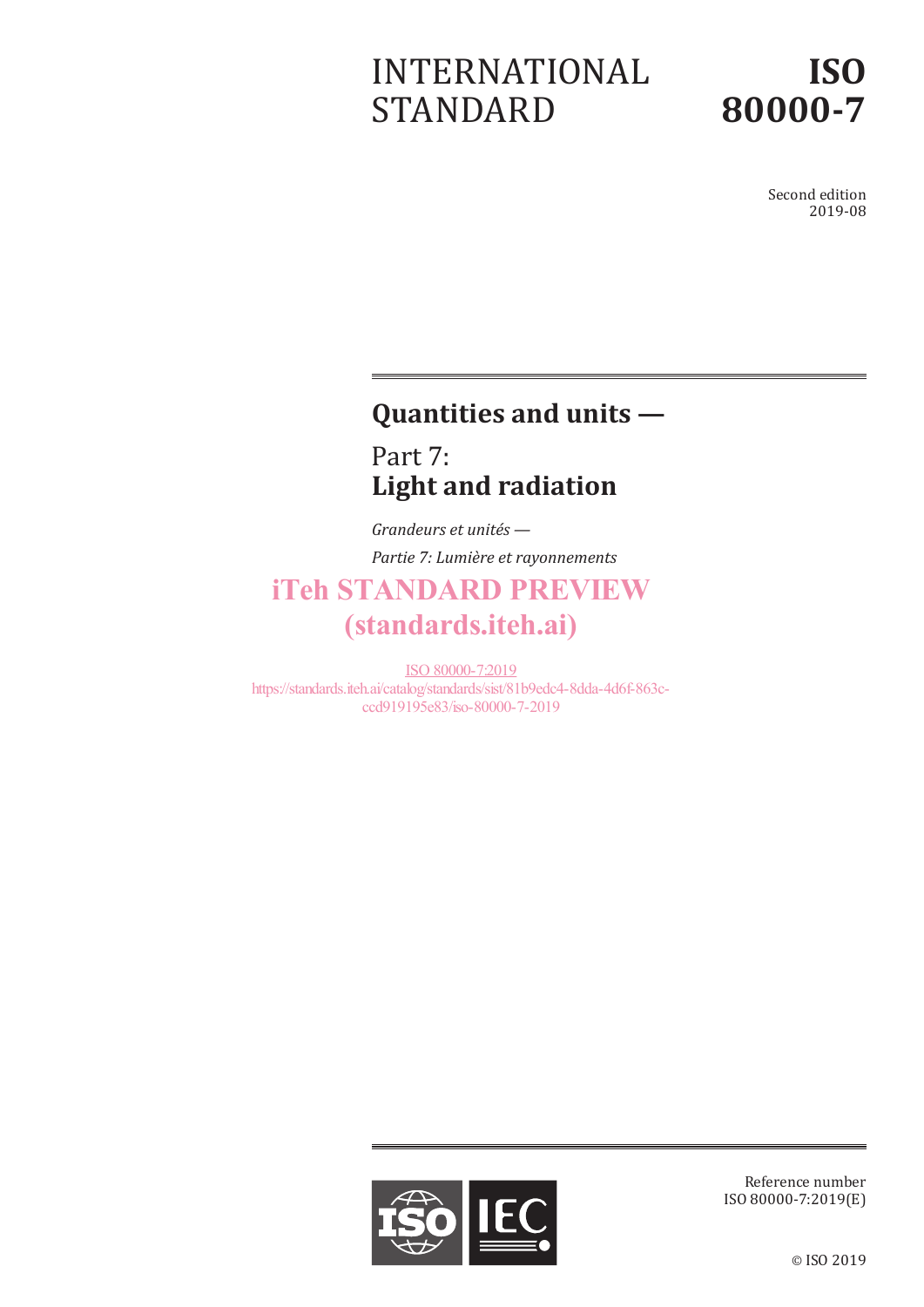## iTeh STANDARD PREVIEW (standards.iteh.ai)

ISO 80000-7:2019 https://standards.iteh.ai/catalog/standards/sist/81b9edc4-8dda-4d6f-863cccd919195e83/iso-80000-7-2019



### **COPYRIGHT PROTECTED DOCUMENT**

#### © ISO 2019

All rights reserved. Unless otherwise specified, or required in the context of its implementation, no part of this publication may be reproduced or utilized otherwise in any form or by any means, electronic or mechanical, including photocopying, or posting on the internet or an intranet, without prior written permission. Permission can be requested from either ISO at the address below or ISO's member body in the country of the requester.

ISO copyright office CP 401 • Ch. de Blandonnet 8 CH-1214 Vernier, Geneva Phone: +41 22 749 01 11 Fax: +41 22 749 09 47 Email: copyright@iso.org Website: www.iso.org

Published in Switzerland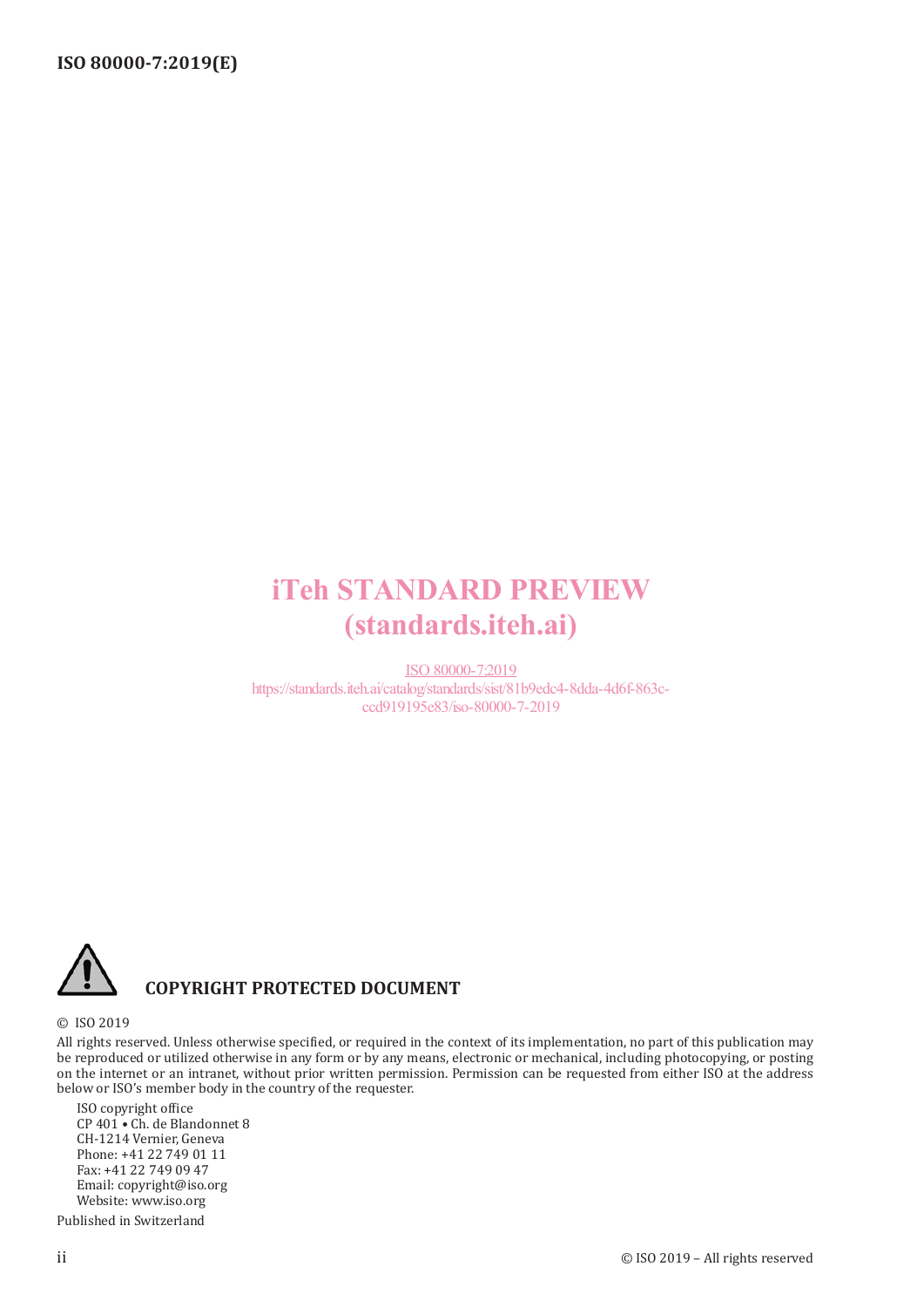Page

### **Contents**

| Foreword     |                                                                                                                                                                                                                                                                                                                                                                                         |
|--------------|-----------------------------------------------------------------------------------------------------------------------------------------------------------------------------------------------------------------------------------------------------------------------------------------------------------------------------------------------------------------------------------------|
|              |                                                                                                                                                                                                                                                                                                                                                                                         |
| $\mathbf{1}$ | $\textbf{Scope} \textit{} \textit{} \textit{} \textit{} \textit{} \textit{} \textit{} \textit{} \textit{} \textit{} \textit{} \textit{} \textit{} \textit{} \textit{} \textit{} \textit{} \textit{} \textit{} \textit{} \textit{} \textit{} \textit{} \textit{} \textit{} \textit{} \textit{} \textit{} \textit{} \textit{} \textit{} \textit{} \textit{} \textit{} \textit{} \textit{$ |
| $2^{\circ}$  |                                                                                                                                                                                                                                                                                                                                                                                         |
| 3            | Terms and definitions <b>Election</b> Superintending and Superintending and Superintending and Superintending and Superintending and Superintending and Superintending and Superintending and Superintending and Superintending and                                                                                                                                                     |
|              |                                                                                                                                                                                                                                                                                                                                                                                         |
|              |                                                                                                                                                                                                                                                                                                                                                                                         |

## **iTeh STANDARD PREVIEW** (standards.iteh.ai)

ISO 80000-7:2019 https://standards.iteh.ai/catalog/standards/sist/81b9edc4-8dda-4d6f-863cccd919195e83/iso-80000-7-2019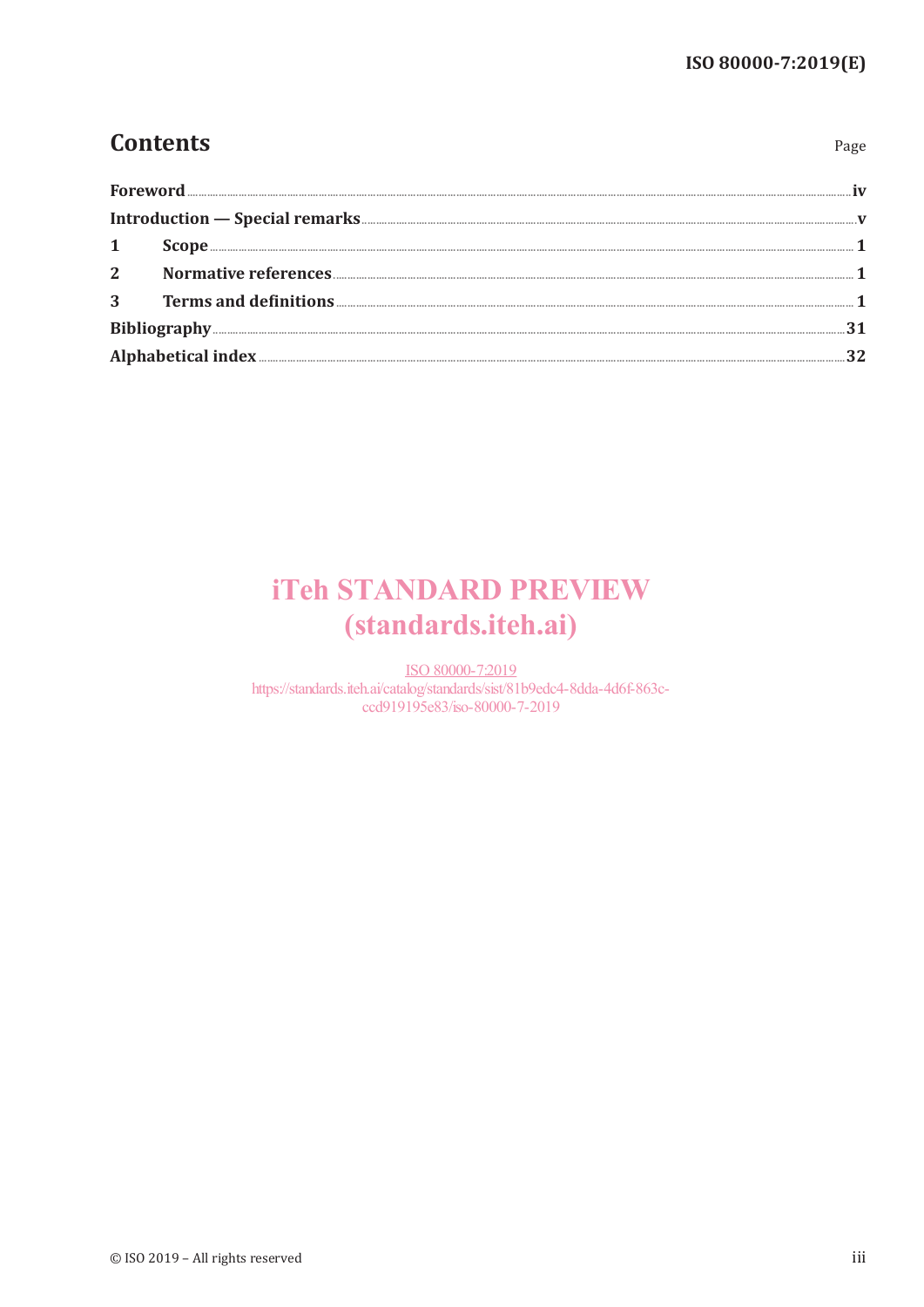### **Foreword**

ISO (the International Organization for Standardization) is a worldwide federation of national standards bodies (ISO member bodies). The work of preparing International Standards is normally carried out through ISO technical committees. Each member body interested in a subject for which a technical committee has been established has the right to be represented on that committee. International organizations, governmental and non-governmental, in liaison with ISO, also take part in the work. ISO collaborates closely with the International Electrotechnical Commission (IEC) on all matters of electrotechnical standardization.

The procedures used to develop this document and those intended for its further maintenance are described in the ISO/IEC Directives, Part 1. In particular, the different approval criteria needed for the different types of ISO documents should be noted. This document was drafted in accordance with the editorial rules of the ISO/IEC Directives, Part 2 (see www. iso. org/directives).

Attention is drawn to the possibility that some of the elements of this document may be the subject of patent rights. ISO shall not be held responsible for identifying any or all such patent rights. Details of any patent rights identified during the development of the document will be in the Introduction and/or on the ISO list of patent declarations received (see www.iso.org/patents).

Any trade name used in this document is information given for the convenience of users and does not constitute an endorsement.

For an explanation of the voluntary nature of standards, the meaning of ISO specific terms and expressions related to conformity assessment, as well as information about ISO's adherence to the World Trade Organization (WTO .org/iso/foreword.html. (standards.iteh.ai)

This document was prepared by Technical Committee ISO/TC 12, Quantities and units, in collaboration with Technical Committee IEC/TC 25, Quantities and units,  $\frac{[S_t Q_t^2(0.001 - 7.2019)}{2}$  $\frac{1}{1}$ ist/81b9edc4-8dda-4d6f-863c-

This second edition cancels and replaces the  $960000 - 760980000 - 72008$ , which has been technically revised.

The main changes compared to the previous edition are as follows:

- the table giving the quantities and units has been simplified:
- some definitions and the remarks have been stated physically more precisely.

A list of all parts in the ISO 80000 and IEC 80000 series can be found on the ISO and IEC websites.

Any feedback or questions on this document should be directed to the user's national standards body. A complete listing of these bodies can be found at www.iso.org/members.html.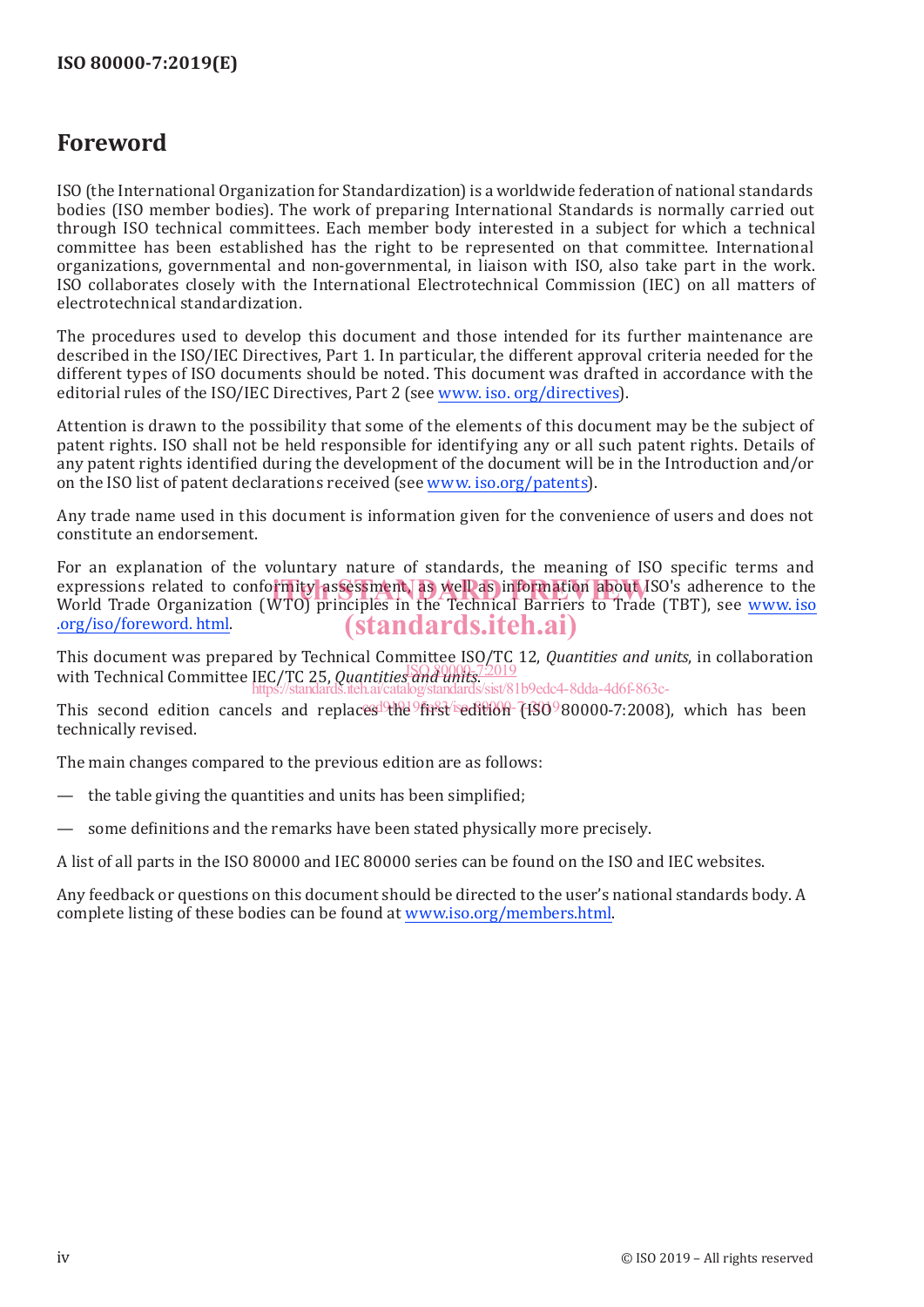### **Introduction — Special remarks**

#### **0.1 Quantities**

ISO 80000-7 contains a selection of quantities pertaining to light and other electromagnetic radiation. Radiometric quantities relating to radiation in general may be useful for the whole range of electromagnetic radiations, whereas photometric quantities pertain only to visible radiation.

In several cases, the same symbol is used for a trio of corresponding radiant, luminous and photon quantities with the understanding that subscripts "e" for energetics, "v" for visible and "p" for photon will be added whenever confusion among these quantities might otherwise occur.

For ionizing radiation, however, see ISO 80000-10.

Several of the quantities in ISO 80000-7 can be defined for monochromatic radiation, i.e. radiation of a single frequency *v* only. They are denoted by their reference quantity as an argument like *q*(*v*). An example is speed of light in a medium  $c(v)$ , or the refractive index in a medium  $n(v) = c_0/c(v)$  Some of those quantities are derivatives

$$
q'(\lambda) = \frac{dq(\lambda)}{d\lambda} = \lim_{\Delta\lambda \to 0} \frac{q(\lambda + \Delta\lambda) - q(\lambda)}{\Delta\lambda}
$$

of a quantity which are also frequently described as fractions Δ*q*(*λ*) of a quantity *q* corresponding to the radiation with wavelength in the interval  $[\lambda, \lambda + \Delta \lambda]$  divided by the range  $\Delta \lambda$  of that interval to point to The physical measurement process behind. Such fractions must be additive so that the integral yields the overall quantity, e.g. radiance (**item 7-6.1)** and spectral radiance (item 7-6.2). These derivatives of quantities are called spectral quantities and are denoted by subscript  $\lambda$ quantities are called spectral quantities and are denoted by subscript *λ*.

On the other hand, some multidimensional quantities like radiant intensity  $I_e(\vartheta,\varphi)$ , irradiance  $E_{\rm e}$  (*x* , *y* ) , radiance  $L_{\rm e}$  (*x , y , v* ,  $\varphi$  ) , etc., are quantities that are strictly defined as values of a derivative at a certain point, a certain direction or at a certain point and direction in space. Hence, the most fundamental definition according to ISO 80000-2 would be e.g. in case of the most complex term "radiance" (item 7-6.1): https://standards.iteh.ai/catalog/standards/sist/81b9edc4-8dda-4d6f-863c-

"at a given point  $(x_1, y_1)$  of a real or imaginary surface, in a given direction  $(\vartheta_1, \varphi_1)$ ,

$$
L_{\mathbf{e}}(x, y, \vartheta, \varphi) = \frac{\partial^2 \Phi_{\mathbf{e}}(x, y, \vartheta, \varphi)}{\partial A(x, y) \cdot \cos \varepsilon \cdot \partial \Omega(\vartheta, \varphi)} = \left(\frac{\partial^2 \Phi_{\mathbf{e}}}{\partial A \cdot \cos \varepsilon \cdot \partial \Omega} \right)_{\substack{y = y_1 \\ \vartheta = \vartheta_1 \\ \varphi = \varphi_1}}^{x = x_1}
$$

where  $\Phi_{\rm e} (x, y, \vartheta, \varphi)$  represents the radiant flux transmitted through an area  $A(x, y)$  at a given point  $(x_1, y_1)$  and propagating in a given direction  $(\vartheta_1, \varphi_1)$ , and  $\varepsilon$  is the angle between the normal

 $\overline{A(x_1, y_1)}$  to that area at the given point and the given direction  $(\vartheta_1, \varphi_1)$ ".

To ease the use of the table in Clause 3, the simplified definitions (like item 7-6.1 in case of radiance) are used which assume that fractions of quantities are always isotropic and uniform and continuous. In this case, the given definitions are equivalent to the fundamental approach given above.

Instead of frequency *v*, other reference quantities of light may be used: angular frequency  $\omega = 2\pi v$ , wavelength in a medium  $\lambda = c_0 / (n \nu)$ , wavelength in vacuum  $\lambda_0 = c_0 / \nu$ , wavenumber in medium  $\sigma = 1/\lambda$ ,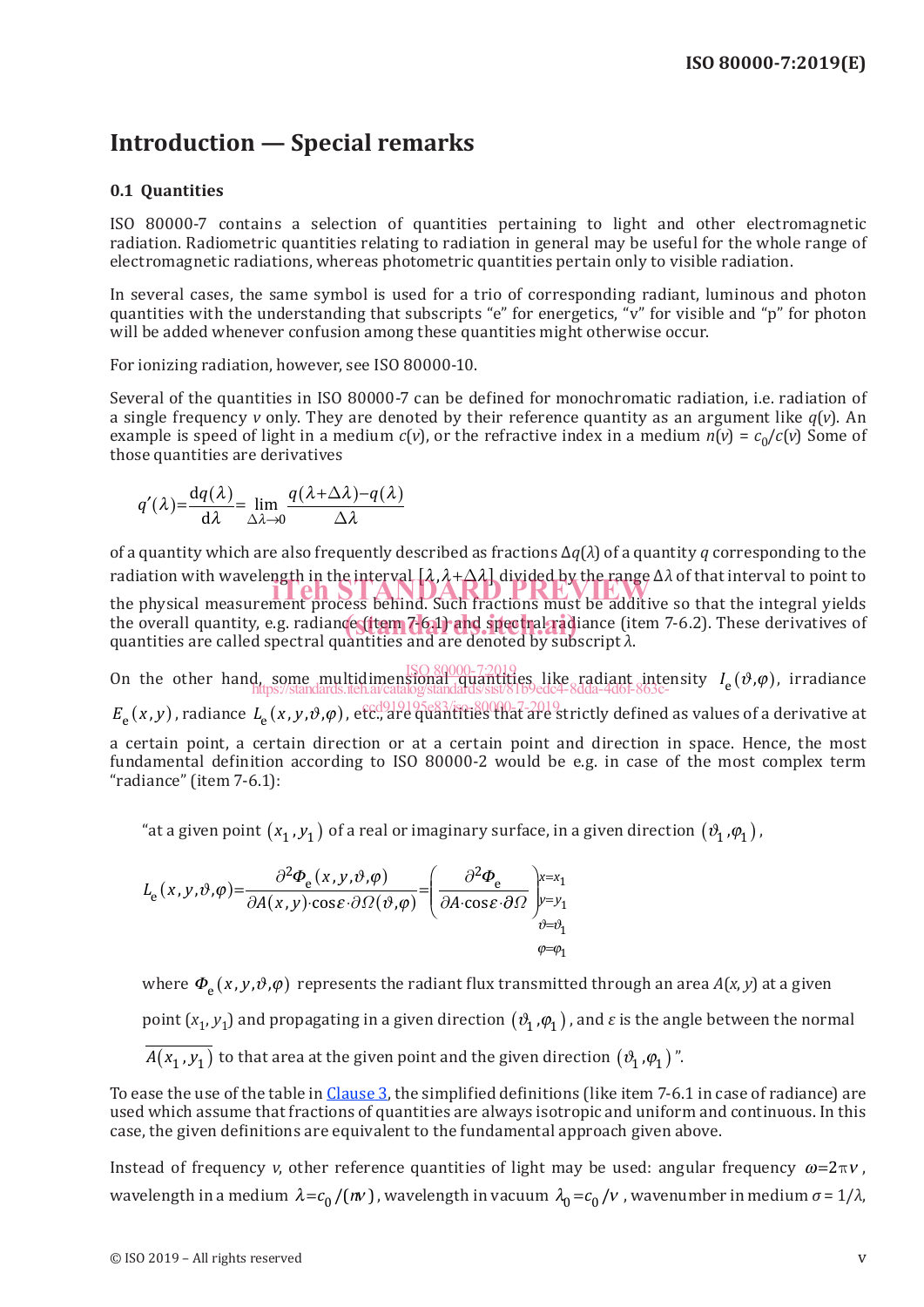wavenumber in vacuum  $\tilde{v} = v/c_0 = \sigma/n = 1/\lambda_0$ , etc. As an example, the refractive index may be given as  $n(\lambda = 555 \text{ nm}) \approx 1,333.$ 

Spectral quantities corresponding to different reference quantities are related, e.g.

$$
dq = q_{v}(v)dv = q_{\omega}(\omega)d\omega = q_{\tilde{v}}(\tilde{v})d\tilde{v} = q_{\lambda}(\lambda)d\lambda = q_{\sigma}(\sigma)d\sigma
$$

thus

 $q_{v}(v) = 2\pi q_{\alpha}(\omega) = q_{\tilde{v}}(\tilde{v})/c_0 = q_{\tilde{v}}(\lambda) \cdot c_0/n = q_{\tilde{v}}(\sigma) \cdot n/c_0$ 

From the theoretical point of view, the frequency *v* is the more fundamental reference quantity, keeping its value when a light beam passes through media with different refractive index, *n*. For historical reasons, the wavelength, *λ*, is still mostly used as a reference quantity as it had been the most accurately measured quantity in the past. In this respect, spectral quantities, as the spectral radiance (item 7-6.2),  $L_{\rho\lambda}(\lambda)$ , have the meaning of spectral "densities" corresponding to the respective integrated quantities

– i.e. in the case of radiance,  $L_e(\lambda)$  (item 7-6.1),

$$
L_{\rm e, \lambda} = \frac{\partial L_{\rm e}}{\partial \lambda}
$$

**0.2 Units**

### iTeh STANDARD PREVIEW

In photometry and radiometry, the unit <mark>steradian is retained for conve</mark>nience.

#### **0.3 Photopic quantities**

#### ISO 80000-7:2019

In the great majority of instances, photopic vision (provided by the cones in the human visual system and used for vision in daylight) is dealt with. Standard values of the spectral luminous efficiency function *V*(*λ*) for photopic vision were originally adopted by the International Commission on Illumination (CIE) in 1924. These values were adopted by the International Committee for Weights and Measures (CIPM) (see BIPM Monograph in Reference  $[11]$ ).

### **0.4 Scotopic quantities**

For scotopic vision (provided by the rods and used for vision at night), corresponding quantities are defined in the same manner as the photopic ones (items 7-10 to 7-18), using symbols with a prime.

For the term "spectral luminous efficiency" (item 7-10.2), the remarks would read:

"Standard values of luminous efficiency function  $V'(\lambda)$  for scotopic vision were originally adopted

by CIE in 1951. They were later adopted by the CIPM<sup>[11]</sup>."

For the term "maximum luminous efficacy" (item 7-11.3), the definition would read:

"<for scotopic vision> maximum value of the spectral luminous efficacy for scotopic vision"

In the Remark it would read: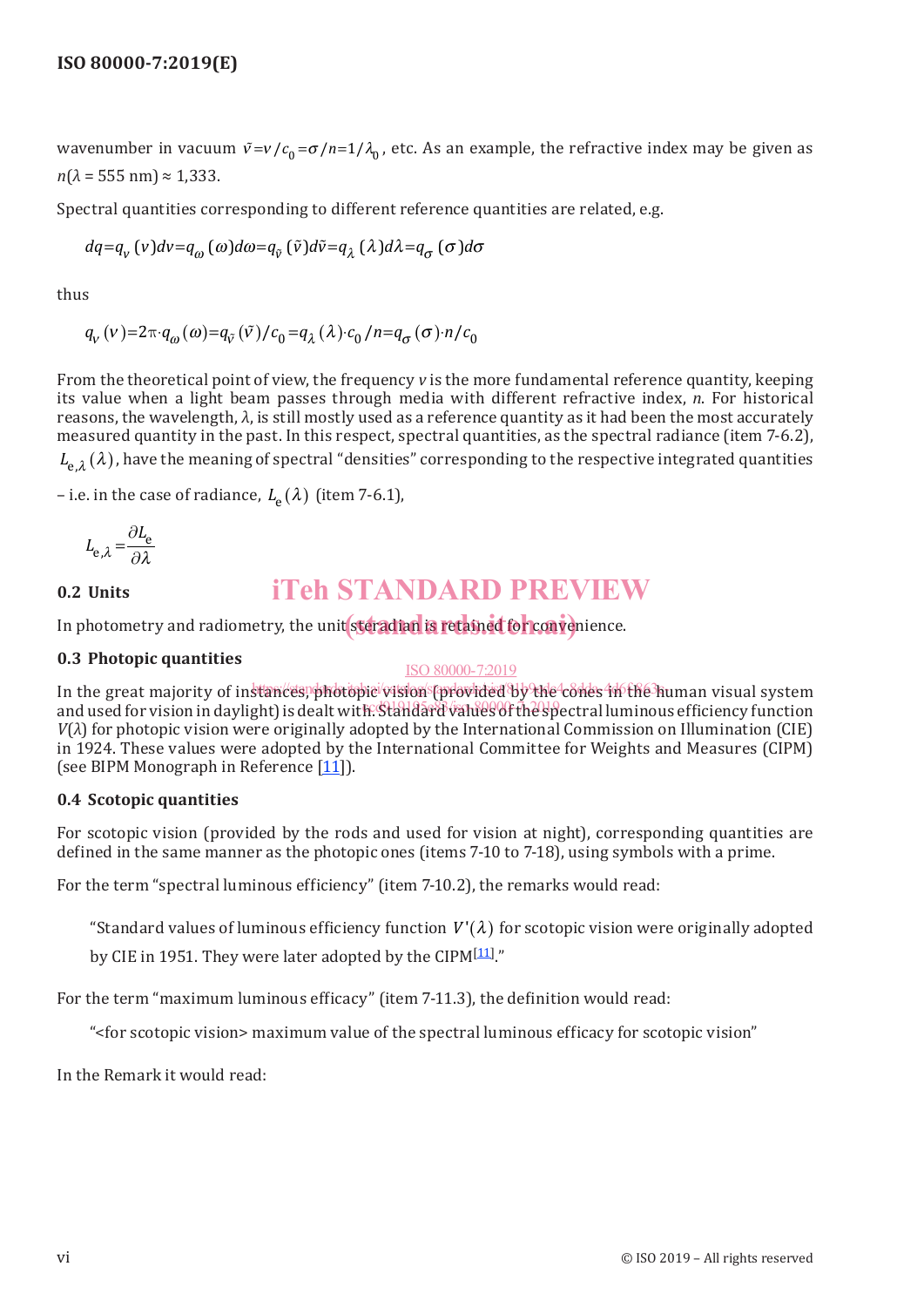"The value is calculated by

$$
K_{\rm m} = \frac{683 \,\rm{lm} \, \rm{W}^{-1}}{V'(\lambda_{\rm cd})} \approx 1700 \,\rm{lm} \, \rm{W}^{-1}
$$

where  $V'(\lambda)$  is the spectral luminous efficiency in terms of wavelength  $\lambda$  for scotopic vision and

 $\lambda_{\rm cd}$  is the wavelength in air corresponding to the frequency 540·10<sup>12</sup> Hz given in the definition of the SI unit candela."

#### **0.5 Mesopic quantities**

For mesopic vision (provided by the rods and cones and used for vision intermediate between photopic and scotopic vision), corresponding quantities are defined in the same manner as the photopic ones (items 7-10 to 7-18), using symbols with the subscript "mes".

For the term "spectral luminous efficiency" (item 7-10.2), the remarks would read:

"Standard values of spectral luminous efficiency functions  $V_{\text{mes}}(\lambda)$  for mesopic vision depend on the used adaptation level *m* and were originally recommended by CIE in 2010<sup>[12]</sup>. They are adopted by the CIPM<sup>[11]</sup>." iTeh STANDARD PREVIEW

For the term "maximum lumino<mark>us efficacy" (item 7-11.3), the de</mark>finition would read:

"<for mesopic vision> adaptation level *m* dependent maximum value of the spectral luminous efficacy for mesopic vision" ISO 80000-7:2019

https://standards.iteh.ai/catalog/standards/sist/81b9edc4-8dda-4d6f-863cccd919195e83/iso-80000-7-2019

In the Remark it would read:

"The value is calculated by

$$
K_{\text{m,mes};m} = \frac{683 \text{ lm W}^{-1}}{V_{\text{mes};m}(\lambda_{\text{cd}})}
$$

where  $V_{\text{mes }},m}(\lambda)$  is the spectral luminous efficiency for mesopic vision at an adaptation level *m* and  $\lambda_{\rm cd}$  is the wavelength in air corresponding to the frequency 540·10<sup>12</sup> Hz given in the definition of the SI unit candela."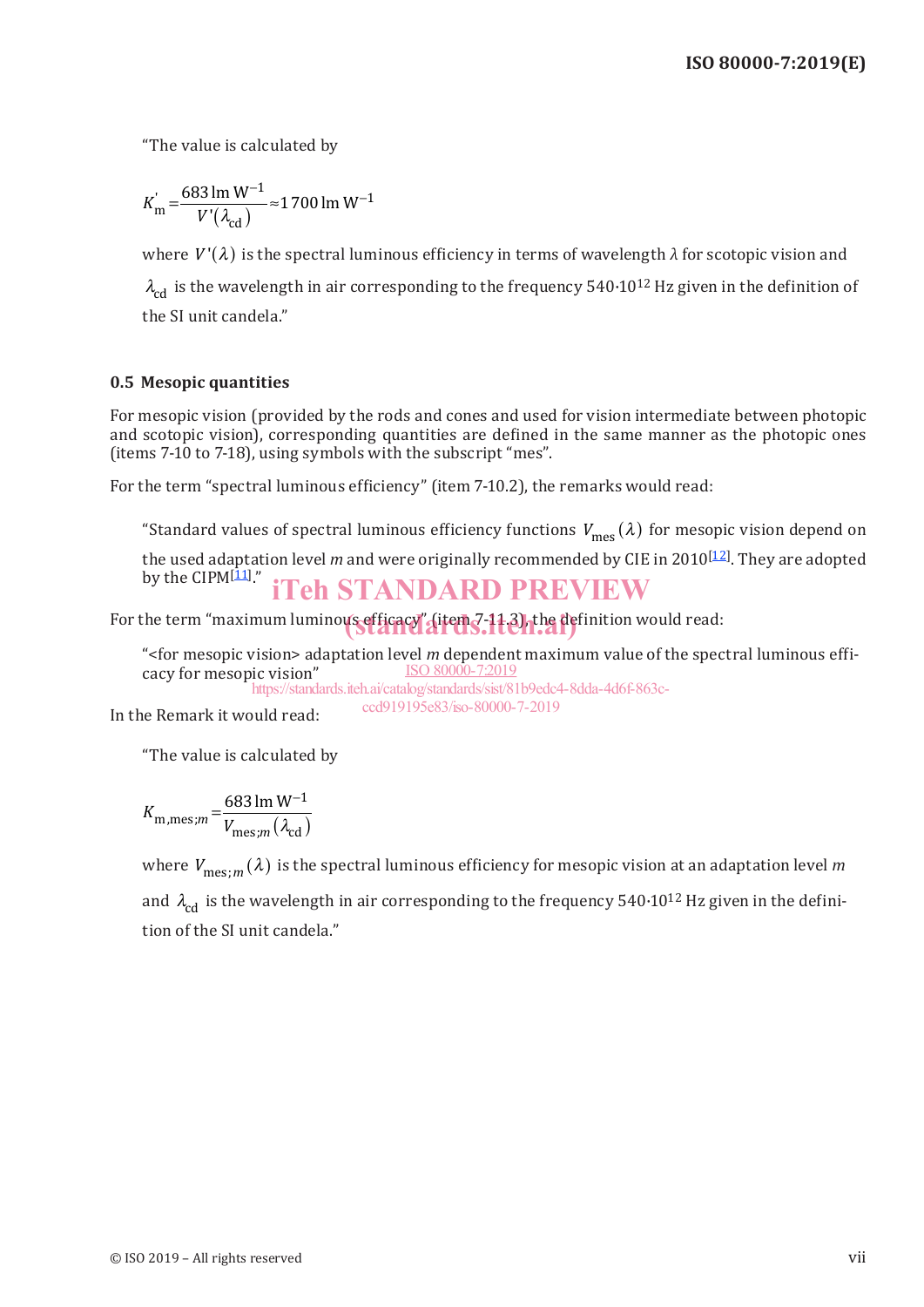## iTeh STANDARD PREVIEW (standards.iteh.ai)

ISO 80000-7:2019 https://standards.iteh.ai/catalog/standards/sist/81b9edc4-8dda-4d6f-863cccd919195e83/iso-80000-7-2019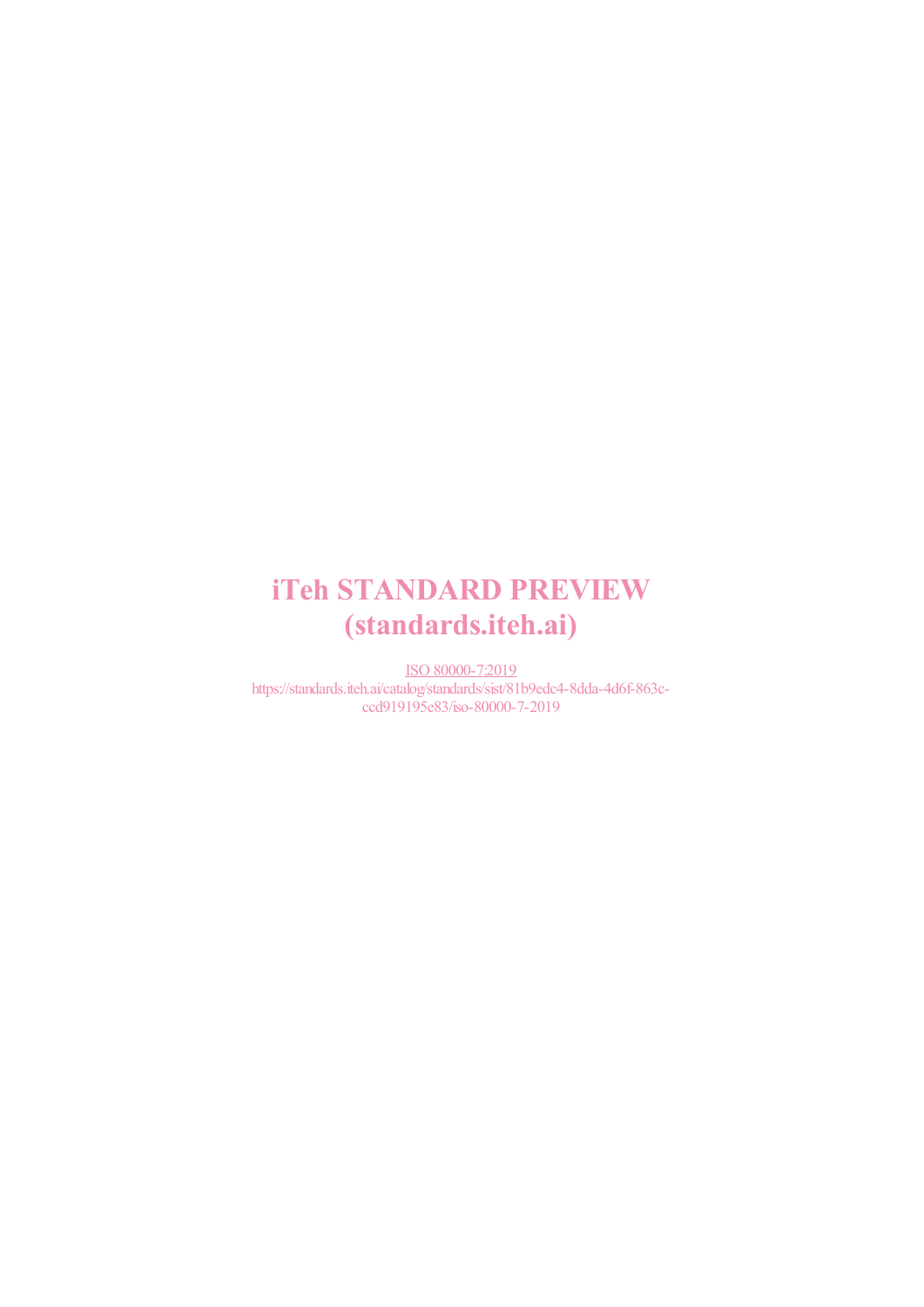### **Quantities and units —**

Part 7: **Light and radiation**

### **1 Scope**

This document gives names, symbols, definitions and units for quantities used for light and optical radiation in the wavelength range of approximately 1 nm to 1 mm. Where appropriate, conversion factors are also given.

### **2 Normative references**

There are no normative references in this document.

## **3** Terms and definitions **TANDARD PREVIEW**

Names, symbols, definitions and units for quantities used in light and optical radiation in the wavelength Names, symbols, definitions and units for quantities used in light.<br>range of approximately 1 nm to 1 mm are given in <u>Table 1</u>. 41 J

ISO and IEC maintain terminological dat<u>abases for $\overline{\text{u}$ seg</u>in standardization at the following addresses:

- ISO Online browsing platform: available at https://www.iso.org/obp https://standards.iteh.ai/catalog/standards/sist/81b9edc4-8dda-4d6f-863c-: dydud 91e du <mark>ni 198366-9-201</mark>9
- IEC Electropedia: available at http://www.electropedia.org/

In the field of light, the CIE maintains the Electronic international lighting vocabulary, available at http: //eilv.cie.co.at/.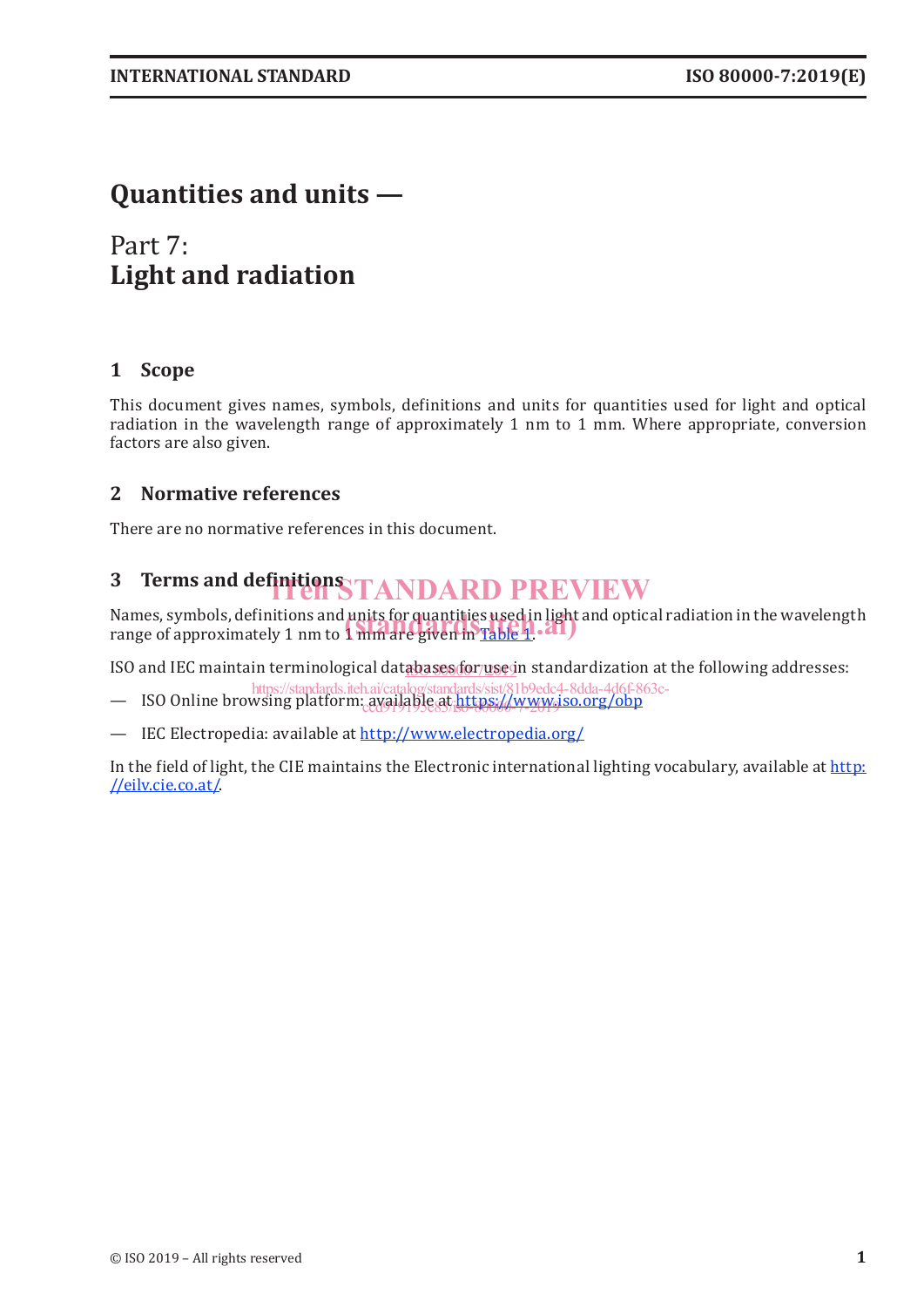Table 1 - Quantities and units used in light and optical radiation in the wavelength range of approximately 1 nm to 1 mm **Table 1 — Quantities and units used in light and optical radiation in the wavelength range of approximately 1 nm to 1 mm**

| Item No.  |                                                          |                               | Quantity                                                                                                      | Unit                          | Remarks                                                                                                                                                                                                       |
|-----------|----------------------------------------------------------|-------------------------------|---------------------------------------------------------------------------------------------------------------|-------------------------------|---------------------------------------------------------------------------------------------------------------------------------------------------------------------------------------------------------------|
|           | Name                                                     | Symbol                        | Definition                                                                                                    |                               |                                                                                                                                                                                                               |
| $7-1.1$   | speed of light in a                                      | C                             | of an electromagnetic wave<br>phase speed                                                                     | $\rm m\,s^{-1}$               | See also ISO 80000-3                                                                                                                                                                                          |
|           | medium                                                   |                               | at a given point in a medium                                                                                  |                               | The value of the speed of light in a medium can depend<br>on the frequency, polarization, and direction.                                                                                                      |
|           |                                                          |                               |                                                                                                               |                               | For the definition of the speed of electromagnetic<br>waves in vacuum, $c_0$ , see ISO 80000-1.                                                                                                               |
| $7-1.2$   | refractive index                                         | Z                             | $($ ISO 80000-1) and speed of light $\ddot{\ddot{\mathbf{m}}}$ a<br>beed of light in vacuum<br>quotient of sp | $\overline{\phantom{0}}$      | The value of the refractive index can depend on the<br>frequency, polarization, and direction.                                                                                                                |
|           |                                                          |                               | medium (item 7-1.1)                                                                                           |                               | $c_0$ is the speed of light in vacuum and $c$ is the speed of<br>The refractive index is expressed by $n = c_0/c$ , where<br>light in the medium.                                                             |
|           |                                                          |                               |                                                                                                               |                               | For a medium with absorption, the complex refractive<br>index n is defined by                                                                                                                                 |
|           |                                                          |                               |                                                                                                               |                               | $\underline{n} = n + ik$                                                                                                                                                                                      |
|           |                                                          |                               |                                                                                                               |                               | where k is spectral absorption index (IEC 60050-845)<br>and i is imaginary unit.                                                                                                                              |
|           |                                                          |                               |                                                                                                               |                               | The refractivity is expressed by $n-1$ , where n is refrac-<br>tive index.                                                                                                                                    |
| $7 - 2.1$ | <electromagnetism><br/>radiant energy</electromagnetism> | $Q_{\rm e}$ , W, U<br>$\odot$ | ferred or received in form of electromag-<br>energy (ISO 80000-5) emitted, trans<br>netic waves               | $\frac{1}{2}$ s <sup>-2</sup> | Radiant energy can be expressed by the time integral<br>of radiant flux (item 7-4.1), $\Phi_{\rm e}$ , over a given duration<br>$($ ISO 80000-3), $\Delta t$                                                  |
|           |                                                          |                               |                                                                                                               |                               | $Q_{\rm e}=\int\varphi_{\rm e}\mathrm{d}t$                                                                                                                                                                    |
|           |                                                          |                               |                                                                                                               |                               |                                                                                                                                                                                                               |
|           |                                                          |                               |                                                                                                               |                               | wavelength (ISO 80000-3), $\lambda$ , as a function of frequency<br>$(1S0 80000-3)$ , v, or as a function of wavenumber, $\sigma$ .<br>Radiant energy is expressed either as a function of<br>(See also 0.1.) |
|           |                                                          |                               |                                                                                                               |                               | The corresponding photometric quantity is "luminous<br>energy" (item 7-12). The corresponding quantity for<br>photons is "photon energy" (item 7-19.2).                                                       |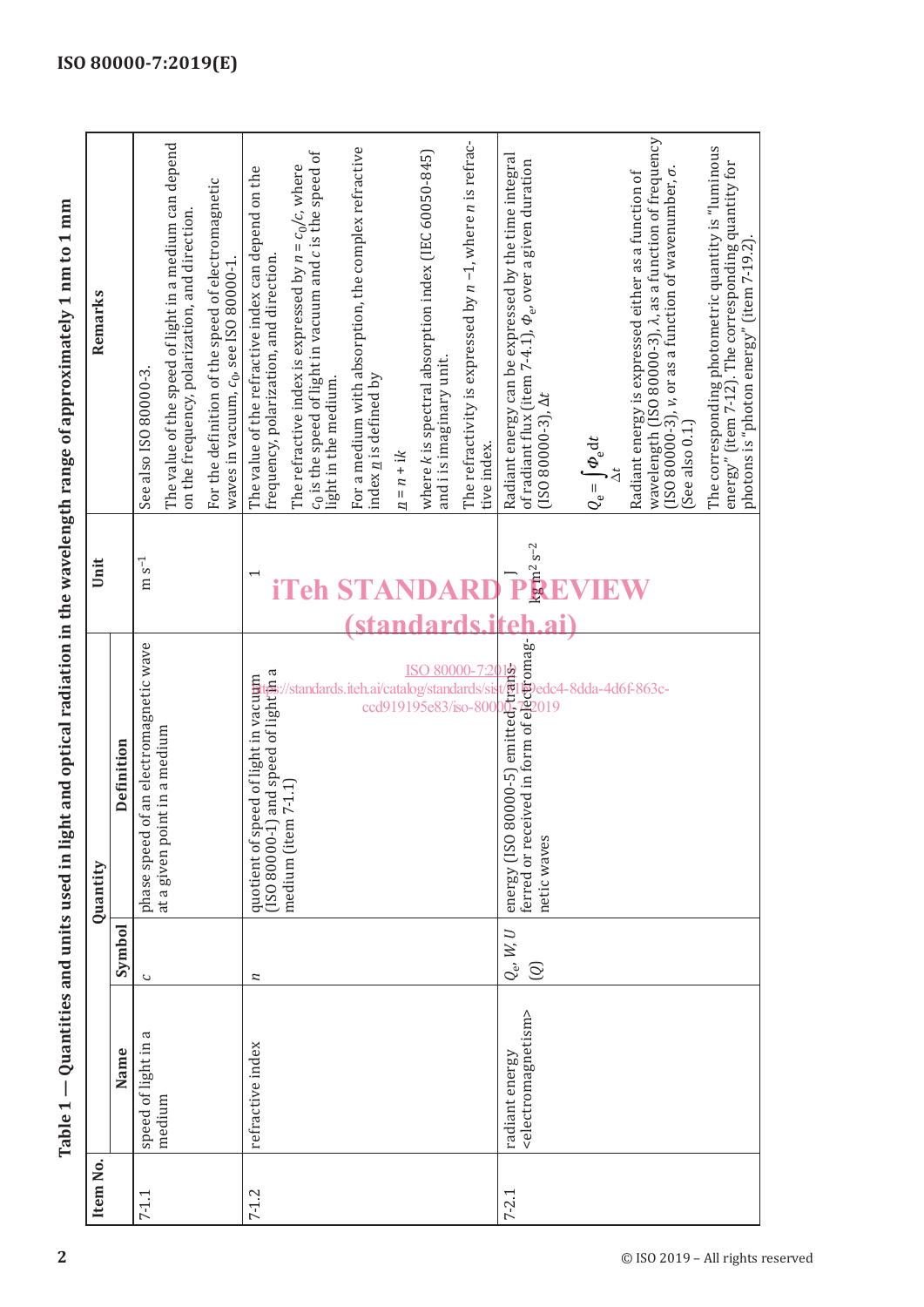|                                                                                                      |  | Quantity                                                                                                                                   |                                                               |                                                                                                                                                                                                         |
|------------------------------------------------------------------------------------------------------|--|--------------------------------------------------------------------------------------------------------------------------------------------|---------------------------------------------------------------|---------------------------------------------------------------------------------------------------------------------------------------------------------------------------------------------------------|
|                                                                                                      |  |                                                                                                                                            | Unit                                                          | Remarks                                                                                                                                                                                                 |
| Symbol<br>Name                                                                                       |  | Definition                                                                                                                                 |                                                               |                                                                                                                                                                                                         |
| spectral radiant energy                                                                              |  | $ Q_{\text{e},\lambda},W_{\lambda},$ spectral density of radiant energy, ex- $ U_{\lambda} $ pressed by                                    | $\text{kg}\,\text{m}\,\text{s}^{-2}$<br>$J$ /nm               | The integral of (total) radiant energy is determined by<br>the wavelength interval $(\lambda_1,\lambda_2)$ under consideration:                                                                         |
| $Q_{\rm e, \lambda} = \frac{\mathrm{d} Q_{\rm e}}{\mathrm{d} \lambda}$<br>(Q)                        |  |                                                                                                                                            |                                                               | $\left Q_{\mathrm{e}}\right =\int\limits_{\lambda_{1}}Q_{\mathrm{e}}{}_{,\lambda}\mathrm{d}\lambda$                                                                                                     |
|                                                                                                      |  | where $Q_{\rm e}$ is radiant energy (item $\tilde{\mathbb{Z}}$ -2.1) in<br>terms of wavelength $\lambda$ (ISO 80000-3)                     |                                                               |                                                                                                                                                                                                         |
| expressed by<br>Go)<br>$\geq$<br>radiant energy density                                              |  | volumetric density of radiant energy,                                                                                                      | $k\bar{g}$ m <sup>-1</sup> s <sup>-2</sup><br>$\frac{m^3}{2}$ | Radiant energy density within a Planckian radiator is<br>given by                                                                                                                                       |
| $dQ_e$<br>$\overline{d}V$<br>$\equiv -1$                                                             |  |                                                                                                                                            |                                                               | $w = \frac{4\sigma}{2}T^4$                                                                                                                                                                              |
| of that domain                                                                                       |  | in an elementary three-dimen§jonalgo-<br>main and V is the volume (ISO300008-3)<br>where $Q_{\rm e}$ is radiant energy (itenty- $\sharp$ ) |                                                               | 1), $c_0$ is speed of light in vacuum (ISO 80000-1) and T is<br>where $\sigma$ is the Stefan-Boltzmann constant (ISO 80000-<br>thermodynamic temperature (ISO 80000-5).                                 |
| $\mu_{\lambda}$<br>spectral radiant energy<br>density in terms of                                    |  | change of radiant energy degs黈yovith<br>wavelength, expressed by                                                                           | $x^{-2}$ s <sup>-2</sup><br>(m <sup>3</sup> nm)               | radiator is given by $w_\lambda$ = $8\pi h c_0$ · $f(\lambda, T)$ , where $h$ is the Planck constant (ISO $80000$ -1), $c_0$ is speed of light in<br>Spectral radiant energy density within a Planckian |
| $\vert w_\lambda=\!\!\frac{\mathrm{d} w}{\mathrm{d} \lambda}$<br>wavelength                          |  |                                                                                                                                            |                                                               | vacuum (ISO 80000-1), T is thermodynamic tempera-<br>ture (ISO 80000-5) and                                                                                                                             |
| $($ ISO 80000-3)<br>$7-3.1$ ) as a                                                                   |  | function of wavelength $\lambda$<br>where w is radiant energy denstry (item                                                                |                                                               | $f(\lambda, T) = \frac{1}{\exp(c_2 \lambda^{-1} T^{-1}) - 1}$<br>$\lambda^{-5}$                                                                                                                         |
|                                                                                                      |  |                                                                                                                                            |                                                               | For the radiation constant $c_2$ in $f(\lambda, T)$ , see ISO 80000-1.                                                                                                                                  |
| $w_{\tilde{V}}$ , $\rho_{\tilde{V}}$<br>spectral radiant energy<br>density in terms of<br>wavenumber |  | change of radiant energy density with<br>wavenumber, expressed by                                                                          | $\text{kg s}^{-2}$<br>J/m <sup>2</sup>                        |                                                                                                                                                                                                         |
| $w_{\tilde{v}}=\frac{\mathrm{d}w}{\mathrm{d}\tilde{v}}$                                              |  |                                                                                                                                            |                                                               |                                                                                                                                                                                                         |
|                                                                                                      |  | where w is radiant energy density (item                                                                                                    |                                                               |                                                                                                                                                                                                         |
| $(1SO 80000 - 3)$                                                                                    |  | 7-3.1) as a function of wavenumber $\tilde{v}$                                                                                             |                                                               |                                                                                                                                                                                                         |

Table 1 (continued) **Table 1** *(continued)*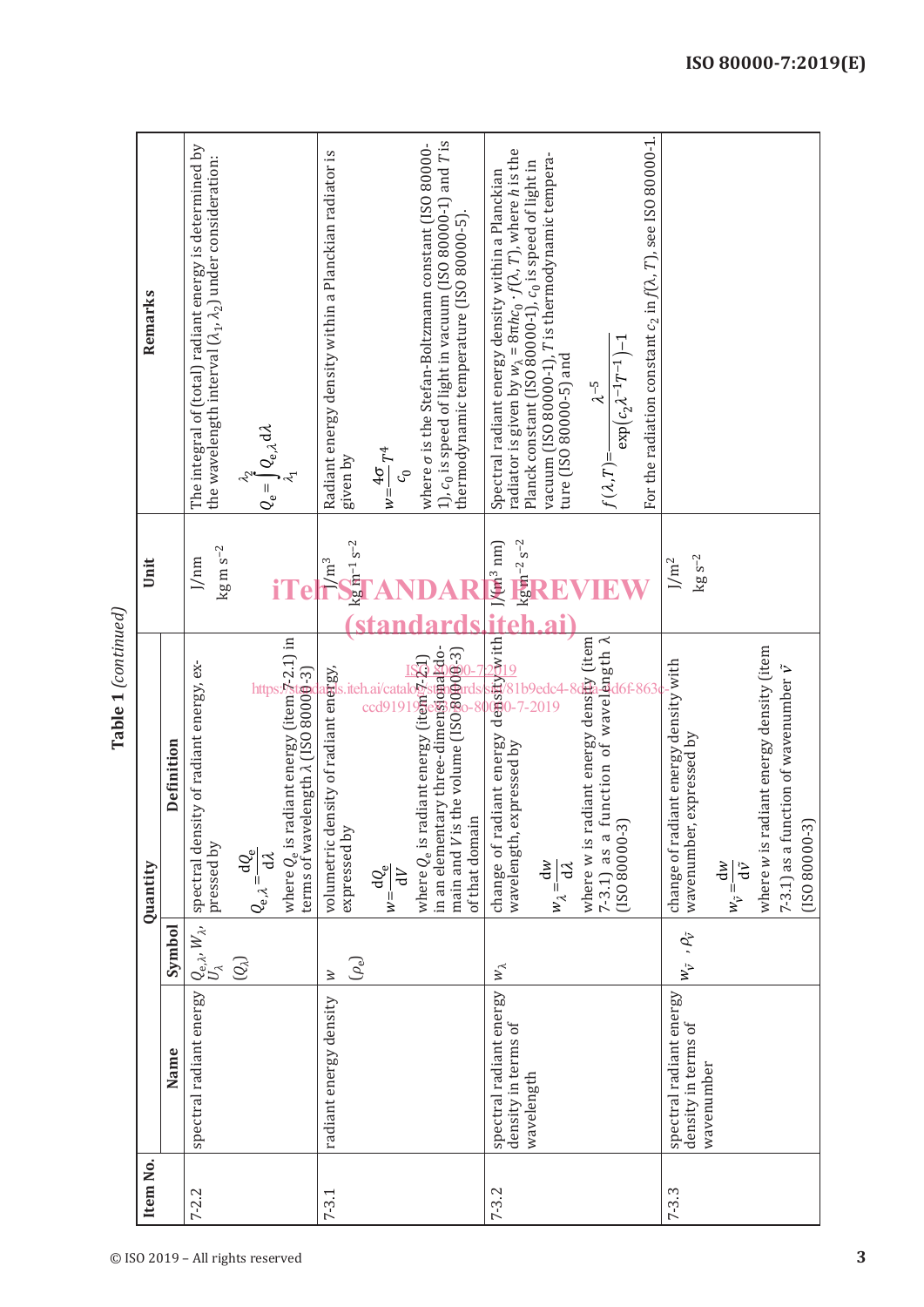| Ş      |
|--------|
|        |
|        |
| i      |
| ï      |
|        |
|        |
|        |
|        |
|        |
|        |
|        |
|        |
| ı      |
|        |
| ₹<br>٠ |
|        |
| ١<br>c |
|        |
|        |
|        |
| c      |
| ರ      |
|        |

| tons is "photon flux" (item 7-20).<br>$\Phi_{\rm e}\!=\!\!\int\!\!\!\int\! I_{\rm e}(\vartheta,\varphi)$ sin $\vartheta{\rm d}\varphi{\rm d}\vartheta$<br>Q, of a source:<br>$\Phi_{\rm e} = \int\limits_{0}^{\Lambda_{\rm 2}} \Phi_{\rm e,\lambda} {\rm d}\lambda$<br>$I_{\rm e} = \int_{0}^{\prime 2} I_{\rm e, \lambda} d\lambda$<br>$5 \text{kg} \, \text{m}^2 \, \text{s}^{-3} \, \text{s} \text{m}^{-1}$<br>$kg \, \text{m} \, \text{s}^{-3} \, \text{sr}^{-1}$<br>$W/(sr \ nm)$<br>$\rm kg\,m^2\,s^{-3}$<br>$kg$ m $s^{-3}$<br>W/nm<br>W/sr<br>$\geq$<br>the solid angle (ISO 80000-3) containing<br>where $\Phi_{\rm e}$ is the radiant flux (item $7$ -4.1)<br>emitted in a specified direction, and $\Omega$ is<br>where $I_e$ is radiant intensity (item 7-5.1)<br>in terms of wavelength $\lambda$ (ISO 80000-3)<br>7-2.1) emitted, transferred or received<br>$\frac{u}{\sqrt{2}}$ where $\Phi_{\rm e}$ is radiant flux (item $\frac{a}{2}$ , $\frac{a}{2}$ ) in<br>to solid angle in a specified di趋dio<br>terms of wavelength $\lambda$ (ISO 80000-2)<br>where $Q_{\rm e}$ is the radiant energy (item<br>spectral density of radiant intensity,<br>density of radiant flux with respect<br>iant energy with time,<br>spectral density of radiant flux, ex-<br>and $t$ is time $($ ISO 80000-3)<br>Definition<br>change in radi<br>that direction<br>expressed by<br>expressed by<br>expressed by<br>pressed by<br>$\mathrm{d}\varPhi_{\!\scriptscriptstyle \mathrm{e}\!}$<br>$ \Phi_{\text{e},\lambda} = \frac{1}{d\lambda}$<br>$I_{\mathrm{e},\lambda}=\!\!\frac{\mathrm{d}I_{\mathrm{e}}}{\mathrm{d}\lambda}$<br>$dQ_{\rm e}$<br>$I_{\rm e} = \frac{{\rm d}\Phi}{{\rm d}\Omega}$<br>$ \Phi_{\rm e} = \frac{1}{\mathrm{d}t}$<br>$\varPhi_{\mathrm{e},\lambda}, P_{\mathrm{e},\lambda}$<br>Symbol<br>$\left[\left(\Phi_{\!\lambda},P_{\!\lambda}\right)\right]$<br>$\Phi_{\rm e}$ , $P_{\rm e}$<br>$(\Phi,P)$<br>$\Im$<br>$I_{\rm e\lambda}$<br>S<br>$I_e$<br>spectral radiant power<br>spectral radiant inten-<br>spectral radiant flux,<br>radiant intensity<br>Name<br>radiant power<br>radiant flux,<br>sity<br>$7 - 4.2$<br>$7 - 5.2$<br>$7 - 4.1$<br>$7 - 5.1$ | Item No. |  | Quantity | Unit | Remarks                                                                                                                                                     |
|--------------------------------------------------------------------------------------------------------------------------------------------------------------------------------------------------------------------------------------------------------------------------------------------------------------------------------------------------------------------------------------------------------------------------------------------------------------------------------------------------------------------------------------------------------------------------------------------------------------------------------------------------------------------------------------------------------------------------------------------------------------------------------------------------------------------------------------------------------------------------------------------------------------------------------------------------------------------------------------------------------------------------------------------------------------------------------------------------------------------------------------------------------------------------------------------------------------------------------------------------------------------------------------------------------------------------------------------------------------------------------------------------------------------------------------------------------------------------------------------------------------------------------------------------------------------------------------------------------------------------------------------------------------------------------------------------------------------------------------------------------------------------------------------------------------------------------------------------------------------------------------------------------------------------------------------------------------------------------------------------------------------------------------------------------------------------------------------------------------------------------------------------------------------------------------|----------|--|----------|------|-------------------------------------------------------------------------------------------------------------------------------------------------------------|
|                                                                                                                                                                                                                                                                                                                                                                                                                                                                                                                                                                                                                                                                                                                                                                                                                                                                                                                                                                                                                                                                                                                                                                                                                                                                                                                                                                                                                                                                                                                                                                                                                                                                                                                                                                                                                                                                                                                                                                                                                                                                                                                                                                                      |          |  |          |      |                                                                                                                                                             |
|                                                                                                                                                                                                                                                                                                                                                                                                                                                                                                                                                                                                                                                                                                                                                                                                                                                                                                                                                                                                                                                                                                                                                                                                                                                                                                                                                                                                                                                                                                                                                                                                                                                                                                                                                                                                                                                                                                                                                                                                                                                                                                                                                                                      |          |  |          |      | The corresponding photometric quantity is "luminous<br>flux" (item 7-13). The corresponding quantity for pho-                                               |
|                                                                                                                                                                                                                                                                                                                                                                                                                                                                                                                                                                                                                                                                                                                                                                                                                                                                                                                                                                                                                                                                                                                                                                                                                                                                                                                                                                                                                                                                                                                                                                                                                                                                                                                                                                                                                                                                                                                                                                                                                                                                                                                                                                                      |          |  |          |      |                                                                                                                                                             |
|                                                                                                                                                                                                                                                                                                                                                                                                                                                                                                                                                                                                                                                                                                                                                                                                                                                                                                                                                                                                                                                                                                                                                                                                                                                                                                                                                                                                                                                                                                                                                                                                                                                                                                                                                                                                                                                                                                                                                                                                                                                                                                                                                                                      |          |  |          |      |                                                                                                                                                             |
|                                                                                                                                                                                                                                                                                                                                                                                                                                                                                                                                                                                                                                                                                                                                                                                                                                                                                                                                                                                                                                                                                                                                                                                                                                                                                                                                                                                                                                                                                                                                                                                                                                                                                                                                                                                                                                                                                                                                                                                                                                                                                                                                                                                      |          |  |          |      | The integral of (total) radiant flux is determined by the<br>wavelength interval $(\lambda_1,\lambda_2)$ under consideration                                |
|                                                                                                                                                                                                                                                                                                                                                                                                                                                                                                                                                                                                                                                                                                                                                                                                                                                                                                                                                                                                                                                                                                                                                                                                                                                                                                                                                                                                                                                                                                                                                                                                                                                                                                                                                                                                                                                                                                                                                                                                                                                                                                                                                                                      |          |  |          |      |                                                                                                                                                             |
|                                                                                                                                                                                                                                                                                                                                                                                                                                                                                                                                                                                                                                                                                                                                                                                                                                                                                                                                                                                                                                                                                                                                                                                                                                                                                                                                                                                                                                                                                                                                                                                                                                                                                                                                                                                                                                                                                                                                                                                                                                                                                                                                                                                      |          |  |          |      |                                                                                                                                                             |
|                                                                                                                                                                                                                                                                                                                                                                                                                                                                                                                                                                                                                                                                                                                                                                                                                                                                                                                                                                                                                                                                                                                                                                                                                                                                                                                                                                                                                                                                                                                                                                                                                                                                                                                                                                                                                                                                                                                                                                                                                                                                                                                                                                                      |          |  |          |      | The definition holds strictly only for a point source.                                                                                                      |
|                                                                                                                                                                                                                                                                                                                                                                                                                                                                                                                                                                                                                                                                                                                                                                                                                                                                                                                                                                                                                                                                                                                                                                                                                                                                                                                                                                                                                                                                                                                                                                                                                                                                                                                                                                                                                                                                                                                                                                                                                                                                                                                                                                                      |          |  |          |      | The distribution of the radiant intensities as a function<br>of the direction of emission, e.g. given by the polar                                          |
|                                                                                                                                                                                                                                                                                                                                                                                                                                                                                                                                                                                                                                                                                                                                                                                                                                                                                                                                                                                                                                                                                                                                                                                                                                                                                                                                                                                                                                                                                                                                                                                                                                                                                                                                                                                                                                                                                                                                                                                                                                                                                                                                                                                      |          |  |          |      | angles $(\vartheta,\varphi)$ , is used to determine the radiant flux                                                                                        |
|                                                                                                                                                                                                                                                                                                                                                                                                                                                                                                                                                                                                                                                                                                                                                                                                                                                                                                                                                                                                                                                                                                                                                                                                                                                                                                                                                                                                                                                                                                                                                                                                                                                                                                                                                                                                                                                                                                                                                                                                                                                                                                                                                                                      |          |  |          |      | (item 7-4.1) within a certain solid angle $($ ISO 80000-3),                                                                                                 |
|                                                                                                                                                                                                                                                                                                                                                                                                                                                                                                                                                                                                                                                                                                                                                                                                                                                                                                                                                                                                                                                                                                                                                                                                                                                                                                                                                                                                                                                                                                                                                                                                                                                                                                                                                                                                                                                                                                                                                                                                                                                                                                                                                                                      |          |  |          |      |                                                                                                                                                             |
|                                                                                                                                                                                                                                                                                                                                                                                                                                                                                                                                                                                                                                                                                                                                                                                                                                                                                                                                                                                                                                                                                                                                                                                                                                                                                                                                                                                                                                                                                                                                                                                                                                                                                                                                                                                                                                                                                                                                                                                                                                                                                                                                                                                      |          |  |          |      |                                                                                                                                                             |
|                                                                                                                                                                                                                                                                                                                                                                                                                                                                                                                                                                                                                                                                                                                                                                                                                                                                                                                                                                                                                                                                                                                                                                                                                                                                                                                                                                                                                                                                                                                                                                                                                                                                                                                                                                                                                                                                                                                                                                                                                                                                                                                                                                                      |          |  |          |      | The corresponding photometric quantity is "luminous<br>intensity" (item 7-14). The corresponding quantity for<br>photons is "photon intensity" (item 7-21). |
|                                                                                                                                                                                                                                                                                                                                                                                                                                                                                                                                                                                                                                                                                                                                                                                                                                                                                                                                                                                                                                                                                                                                                                                                                                                                                                                                                                                                                                                                                                                                                                                                                                                                                                                                                                                                                                                                                                                                                                                                                                                                                                                                                                                      |          |  |          |      | by the wavelength interval $(\lambda_1, \lambda_2)$ under consideration:<br>The integral of (total) radiant intensity is determined                         |
|                                                                                                                                                                                                                                                                                                                                                                                                                                                                                                                                                                                                                                                                                                                                                                                                                                                                                                                                                                                                                                                                                                                                                                                                                                                                                                                                                                                                                                                                                                                                                                                                                                                                                                                                                                                                                                                                                                                                                                                                                                                                                                                                                                                      |          |  |          |      |                                                                                                                                                             |
|                                                                                                                                                                                                                                                                                                                                                                                                                                                                                                                                                                                                                                                                                                                                                                                                                                                                                                                                                                                                                                                                                                                                                                                                                                                                                                                                                                                                                                                                                                                                                                                                                                                                                                                                                                                                                                                                                                                                                                                                                                                                                                                                                                                      |          |  |          |      |                                                                                                                                                             |